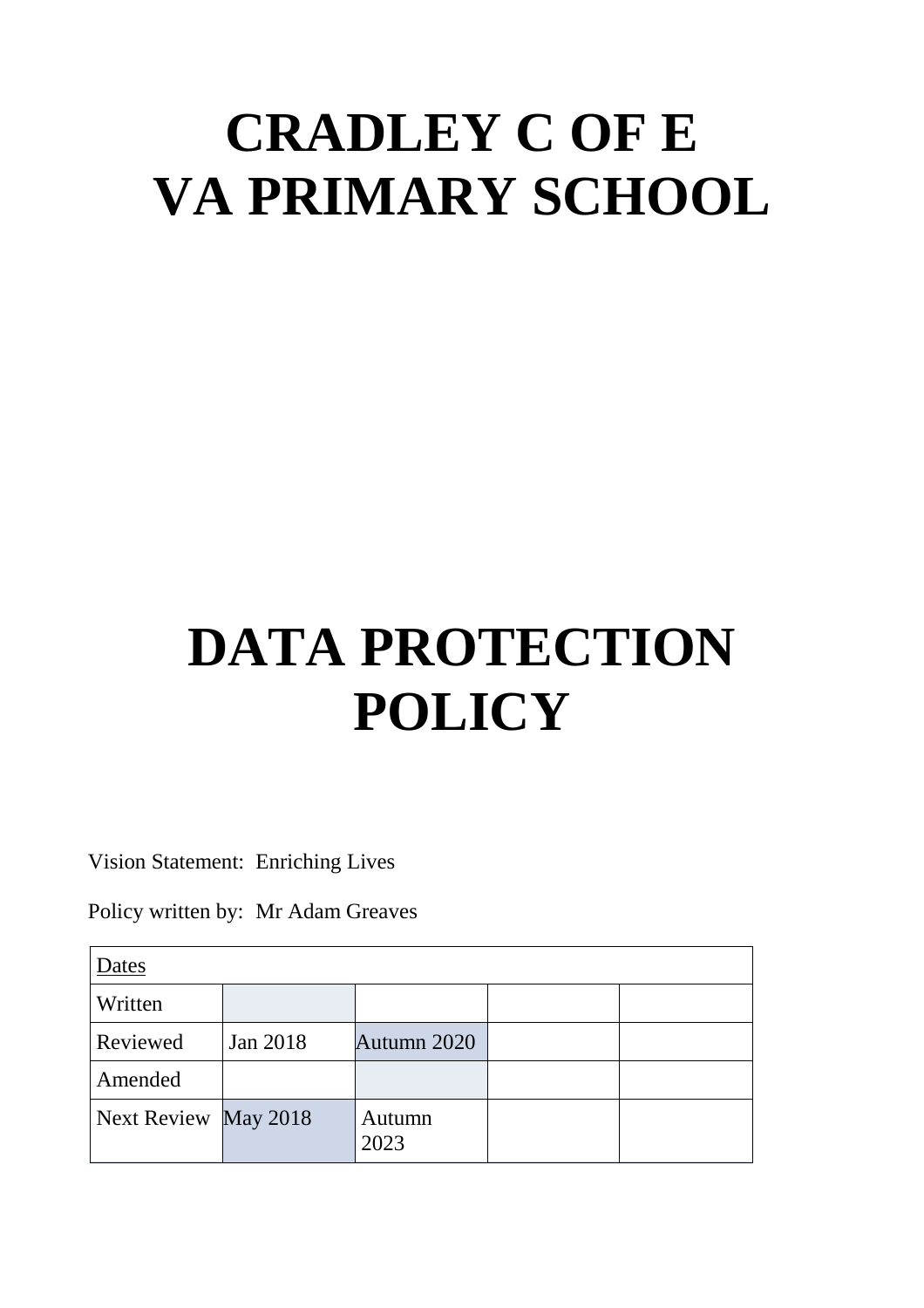# **Contents**

**…………………………………………………………………………………………………………………………….**

## **1. Aims**

Our school aims to ensure that all data collected about staff, pupils, parents and visitors is collected, stored and processed in accordance with the Data Protection Act 1998.

This policy applies to all data, regardless of whether it is in paper or electronic format.

# **2. Legislation and guidance**

This policy meets the requirements of the [Data Protection Act 1998,](http://www.legislation.gov.uk/ukpga/1998/29/contents) and is based on guidance published by the [Information Commissioner's Office](https://ico.org.uk/for-organisations/guide-to-data-protection/) and [model privacy notices published by the Department for](https://www.gov.uk/government/publications/data-protection-and-privacy-privacy-notices)  [Education.](https://www.gov.uk/government/publications/data-protection-and-privacy-privacy-notices)

It also takes into account the expected provisions of the [General Data Protection Regulation,](http://data.consilium.europa.eu/doc/document/ST-5419-2016-INIT/en/pdf) which is new legislation due to come into force in 2018.

In addition, this policy complies with regulation 5 of the [Education \(Pupil Information\) \(England\) Regulations](http://www.legislation.gov.uk/uksi/2005/1437/regulation/5/made)  [2005,](http://www.legislation.gov.uk/uksi/2005/1437/regulation/5/made) which gives parents the right of access to their child's educational record.

This policy complies with our funding agreement and articles of association.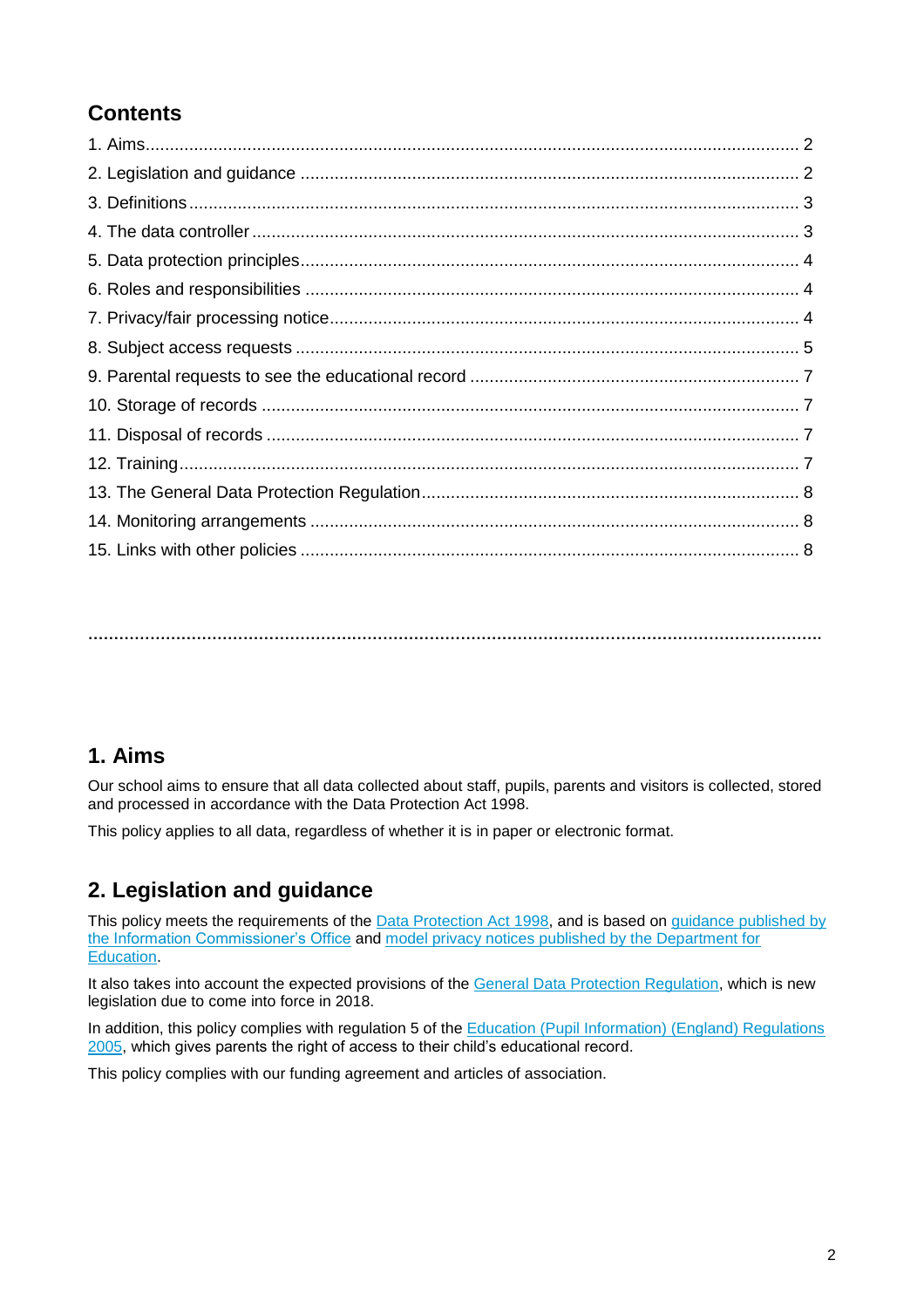## **3. Definitions**

| <b>Term</b>             | <b>Definition</b>                                                                                                                                                                                                                                                                                                                                         |
|-------------------------|-----------------------------------------------------------------------------------------------------------------------------------------------------------------------------------------------------------------------------------------------------------------------------------------------------------------------------------------------------------|
| <b>Personal data</b>    | Data from which a person can be identified,<br>including data that, when combined with other<br>readily available information, leads to a person<br>being identified                                                                                                                                                                                      |
| Sensitive personal data | Data such as:<br>Contact details<br>Racial or ethnic origin<br>Political opinions<br>Religious beliefs, or beliefs of a similar<br>nature<br>Where a person is a member of a trade<br>union<br>Physical and mental health<br>Sexual orientation<br>Whether a person has committed, or is<br>alleged to have committed, an offence<br>Criminal convictions |
| <b>Processing</b>       | Obtaining, recording or holding data                                                                                                                                                                                                                                                                                                                      |
| Data subject            | The person whose personal data is held or<br>processed                                                                                                                                                                                                                                                                                                    |
| Data controller         | A person or organisation that determines the<br>purposes for which, and the manner in which,<br>personal data is processed                                                                                                                                                                                                                                |
| Data processor          | A person, other than an employee of the data<br>controller, who processes the data on behalf of<br>the data controller                                                                                                                                                                                                                                    |

# **4. The data controller**

Our school processes personal information relating to pupils, staff and visitors, and, therefore, is a data controller. Our school delegates the responsibility of data controller to the Headteacher and Chair of Governors.

The school is registered as a data controller with the Information Commissioner's Office and renews this registration annually.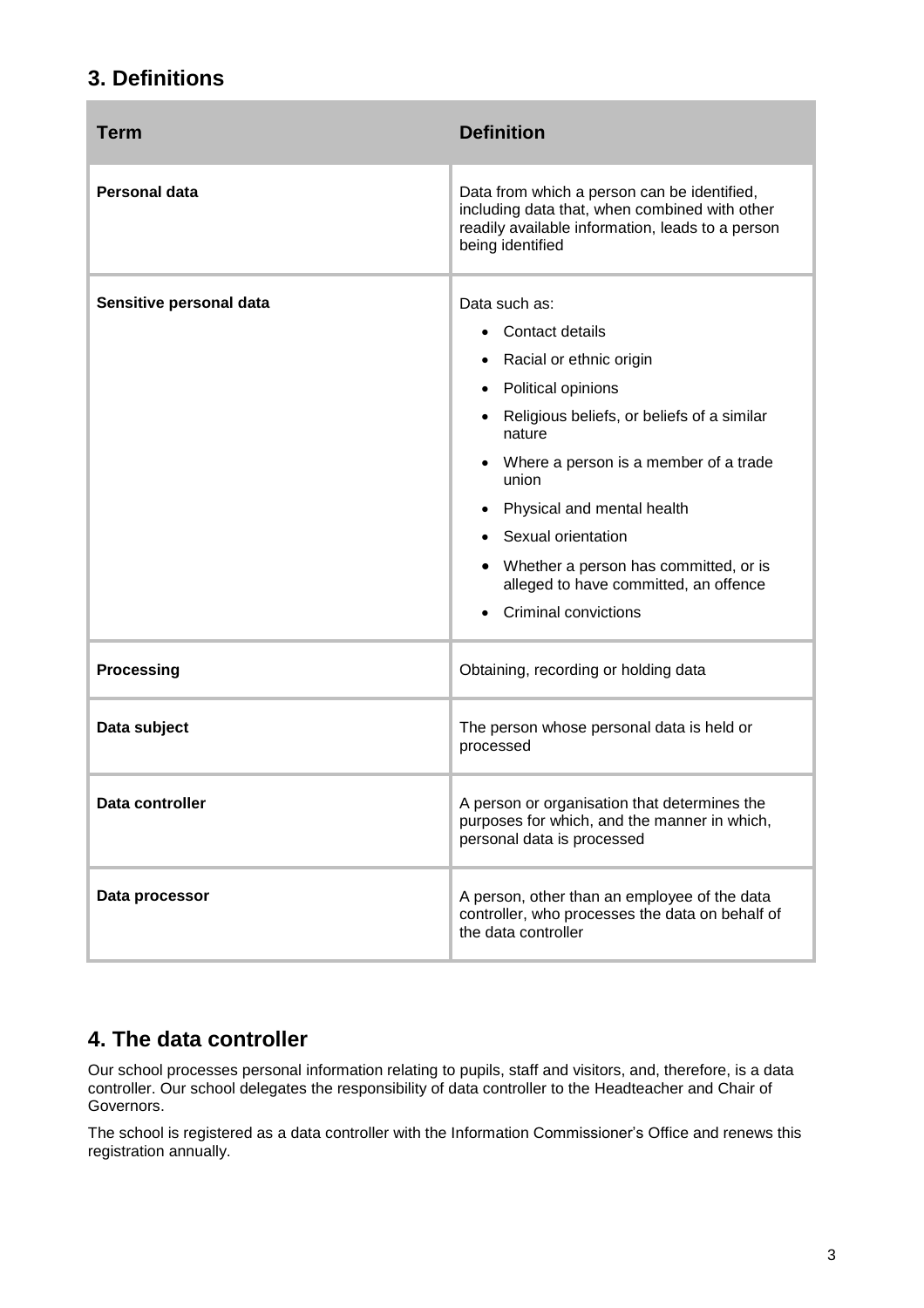# **5. Data protection principles**

The Data Protection Act 1998 is based on the following data protection principles, or rules for good data handling:

- Data shall be processed fairly and lawfully
- Personal data shall be obtained only for one or more specified and lawful purposes
- Personal data shall be relevant and not excessive in relation to the purpose(s) for which it is processed
- Personal data shall be accurate and, where necessary, kept up to date
- Personal data shall not be kept for longer than is necessary for the purpose(s) for which it is processed
- Personal data shall be processed in accordance with the rights of data subjects under the Data Protection Act 1998
- Appropriate technical and organisational measures shall be taken against unauthorised or unlawful processing of personal data, and against accidental loss or destruction of, or damage to, personal data
- Personal data shall not be transferred to a country or territory outside the European Economic Area unless the country or territory ensures an adequate level of protection for the rights and freedoms of data in relation to the processing of personal data

## **6. Roles and responsibilities**

The governing board has overall responsibility for ensuring that the school complies with its obligations under the Data Protection Act 1998.

Day-to-day responsibilities rest with the headteacher, or the Deputy Head in the headteacher's absence. The headteacher will ensure that all staff are aware of their data protection obligations, and oversee any queries related to the storing or processing of personal data.

Staff are responsible for ensuring that they collect and store any personal data in accordance with this policy. Staff must also inform the school of any changes to their personal data, such as a change of address.

# **7. Privacy/fair processing notice**

#### **7.1 Pupils and parents**

We hold personal data about pupils to support teaching and learning, to provide pastoral care and to assess how the school is performing. We may also receive data about pupils from other organisations including, but not limited to, other schools, local authorities and the Department for Education.

This data includes, but is not restricted to:

- Contact details
- Results of internal assessment and externally set tests
- Data on pupil characteristics, such as ethnic group or special educational needs
- Behaviour/Exclusion information
- Details of any medical conditions
- Child protection information

We will only retain the data we collect for as long as is necessary to satisfy the purpose for which it has been collected.

We will not share information about pupils with anyone without consent unless the law and our policies allow us to do so. Individuals who wish to receive a copy of the information that we hold about them/their child should refer to sections 8 and 9 of this policy.

We are required, by law, to pass certain information about pupils to specified external bodies, such as our local authority and the Department for Education, so that they are able to meet their statutory obligations.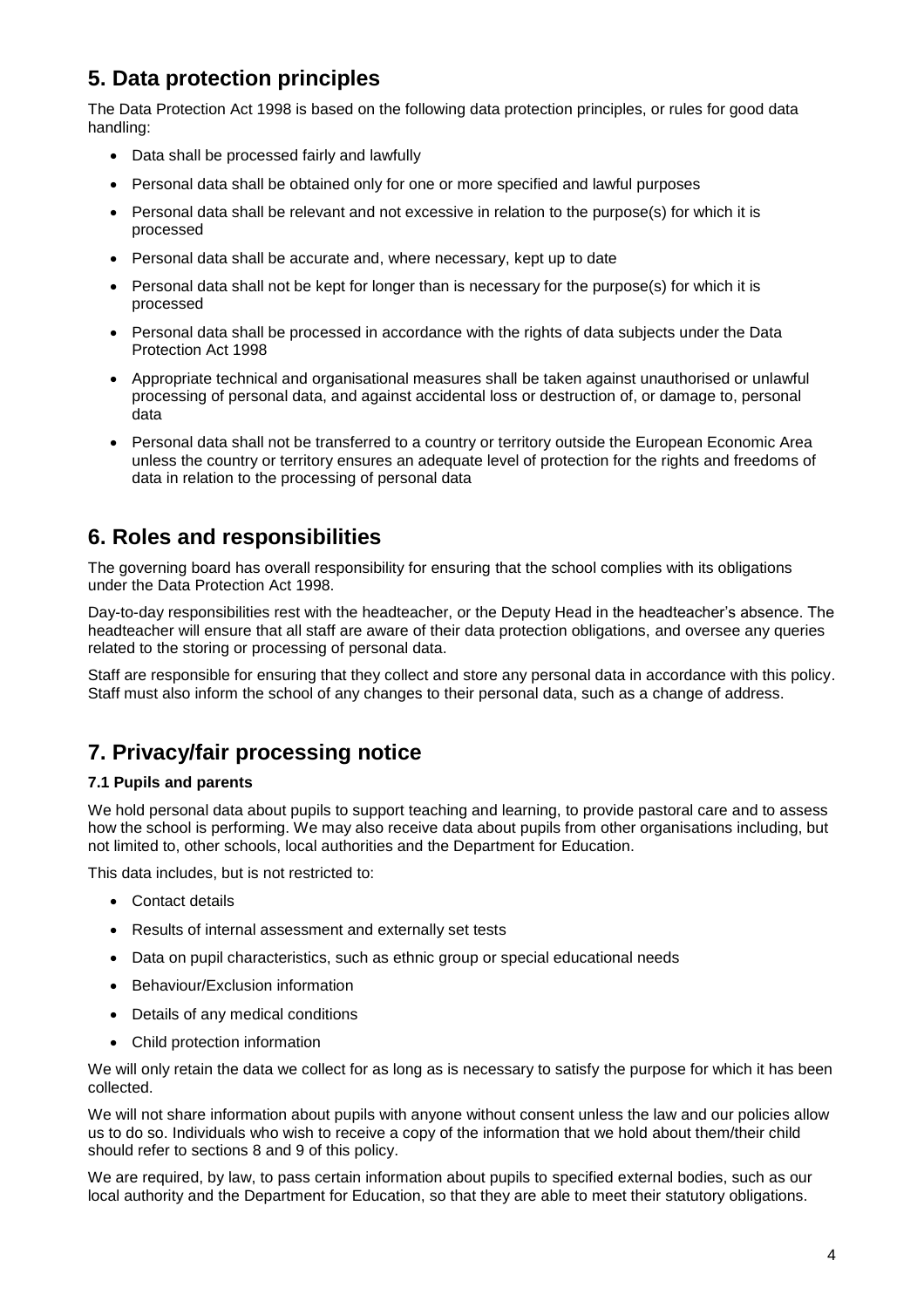#### **7.2 Staff**

We process data relating to those we employ to work at, or otherwise engage to work at, our school. The purpose of processing this data is to assist in the running of the school, including to:

- Enable individuals to be paid
- Facilitate safe recruitment
- Support the effective performance management of staff
- Improve the management of workforce data across the sector
- Inform our recruitment and retention policies
- Allow better financial modelling and planning
- Enable ethnicity and disability monitoring
- Support the work of the School Teachers' Review Body

Staff personal data includes, but is not limited to, information such as:

- Contact details
- National Insurance numbers
- Salary information
- Qualifications
- Absence data
- Personal characteristics, including ethnic groups
- Medical information
- Outcomes of any disciplinary procedures

We will only retain the data we collect for as long as is necessary to satisfy the purpose for which it has been collected.

We will not share information about staff with third parties without consent unless the law allows us to.

We are required, by law, to pass certain information about staff to specified external bodies, such as our local authority and the Department for Education, so that they are able to meet their statutory obligations.

Any staff member wishing to see a copy of information about them that the school holds should speak to the headteacher.

## **8. Subject access requests**

Under the Data Protection Act 1998, pupils have a right to request access to information the school holds about them. This is known as a subject access request.

Subject access requests must be submitted in writing, either by letter, email or fax. Requests should include:

- The pupil's name
- A correspondence address
- A contact number and email address
- Details about the information requested

The school will not reveal the following information in response to subject access requests:

- Information that might cause serious harm to the physical or mental health of the pupil or another individual
- Information that would reveal that the child is at risk of abuse, where disclosure of that information would not be in the child's best interests
- Information contained in adoption and parental order records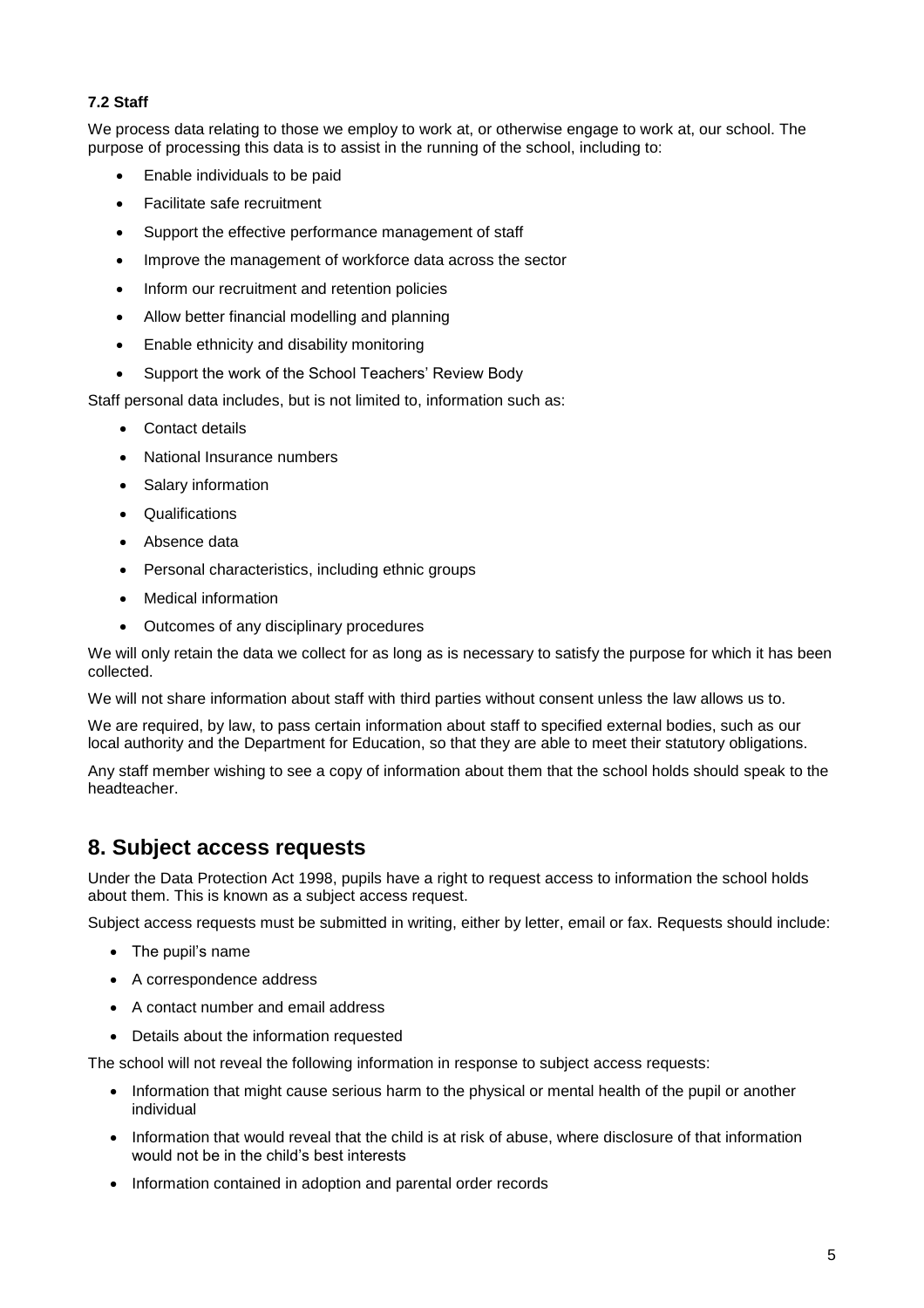Certain information given to a court in proceedings concerning the child

m.

Subject access requests for all or part of the pupil's educational record will be provided within 15 school days. The table below summarises the charges that apply.

| Number of pages of information to be<br>supplied | Maximum fee (£) |
|--------------------------------------------------|-----------------|
| $1 - 19$                                         | 1.00            |
| 20-29                                            | 2.00            |
| 30-39                                            | 3.00            |
| 40-49                                            | 4.00            |
| 50-59                                            | 5.00            |
| 60-69                                            | 6.00            |
| 70-79                                            | 7.00            |
| 80-89                                            | 8.00            |
| 90-99                                            | 9.00            |
| 100-149                                          | 10.00           |
| 150-199                                          | 15.00           |
| 200-249                                          | 20.00           |
| 250-299                                          | 25.00           |
| 300-349                                          | 30.00           |
| 350-399                                          | 35.00           |
| 400-449                                          | 40.00           |
| 450-499                                          | 45.00           |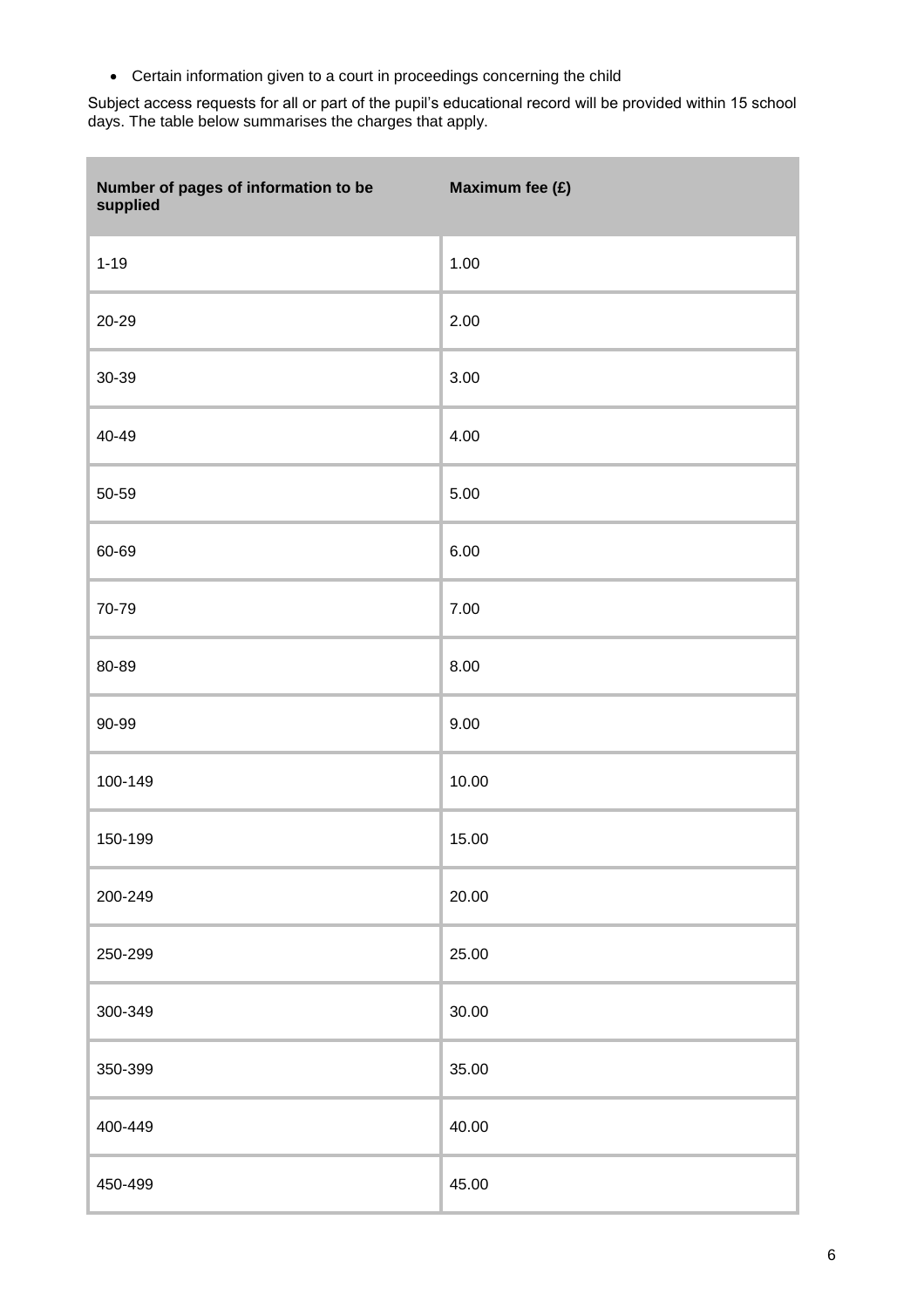If a subject access request does not relate to the educational record, we will respond within 40 calendar days. The maximum charge that will apply is £10.00.

## **9. Parental requests to see the educational record**

Parents have the right of access to their child's educational record, free of charge, within 15 school days of a request.

Personal data about a child belongs to that child, and not the child's parents. This is the case even where a child is too young to understand the implications of subject access rights.

For a parent to make a subject access request, the child must either be unable to understand their rights and the implications of a subject access request, or have given their consent.

The Information Commissioner's Office, the organisation that upholds information rights, generally regards children aged 12 and above as mature enough to understand their rights and the implications of a subject access request. Therefore, most subject access requests from parents of pupils at our school may be granted without the express permission of the pupil.

If parents ask for copies of information, they will be required to pay the cost of making the copies.

### **10. Storage of records**

- Paper-based records and portable electronic devices, such as laptops and hard drives, that contain personal information are kept under lock and key when not in use
- Papers containing confidential personal information should not be left on office and classroom desks, on staffroom tables or pinned to noticeboards where there is general access
- Where personal information needs to be taken off site (in paper or electronic form), staff must sign it in and out from the school office. All personal information must be shredded back at school
- Passwords that are at least 8 characters long containing letters and numbers are used to access school computers, laptops and other electronic devices. Staff and pupils are reminded to change their passwords at regular intervals
- Encryption software is used to protect all portable devices and removable media, such as laptops and USB devices
- Staff, pupils or governors who store personal information on their personal devices are expected to follow the same security procedures for school-owned equipment

## **11. Disposal of records**

Personal information that is no longer needed, or has become inaccurate or out of date, is disposed of securely.

For example, we will shred or incinerate paper-based records, and override electronic files. We may also use an outside company to safely dispose of electronic records.

## **12. Training**

Our staff and governors are provided with data protection training as part of their induction process.

Data protection will also form part of continuing professional development, where changes to legislation or the school's processes make it necessary.